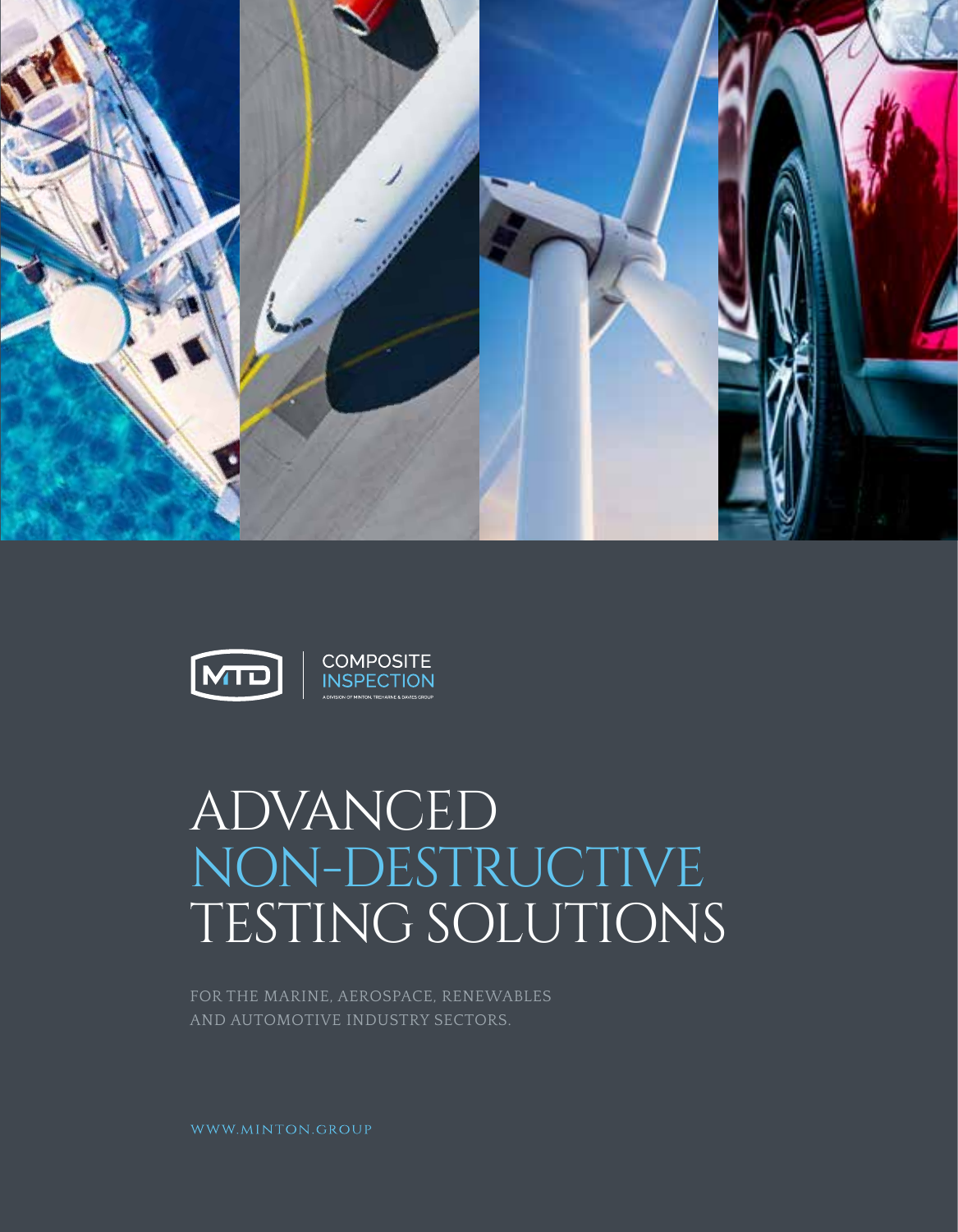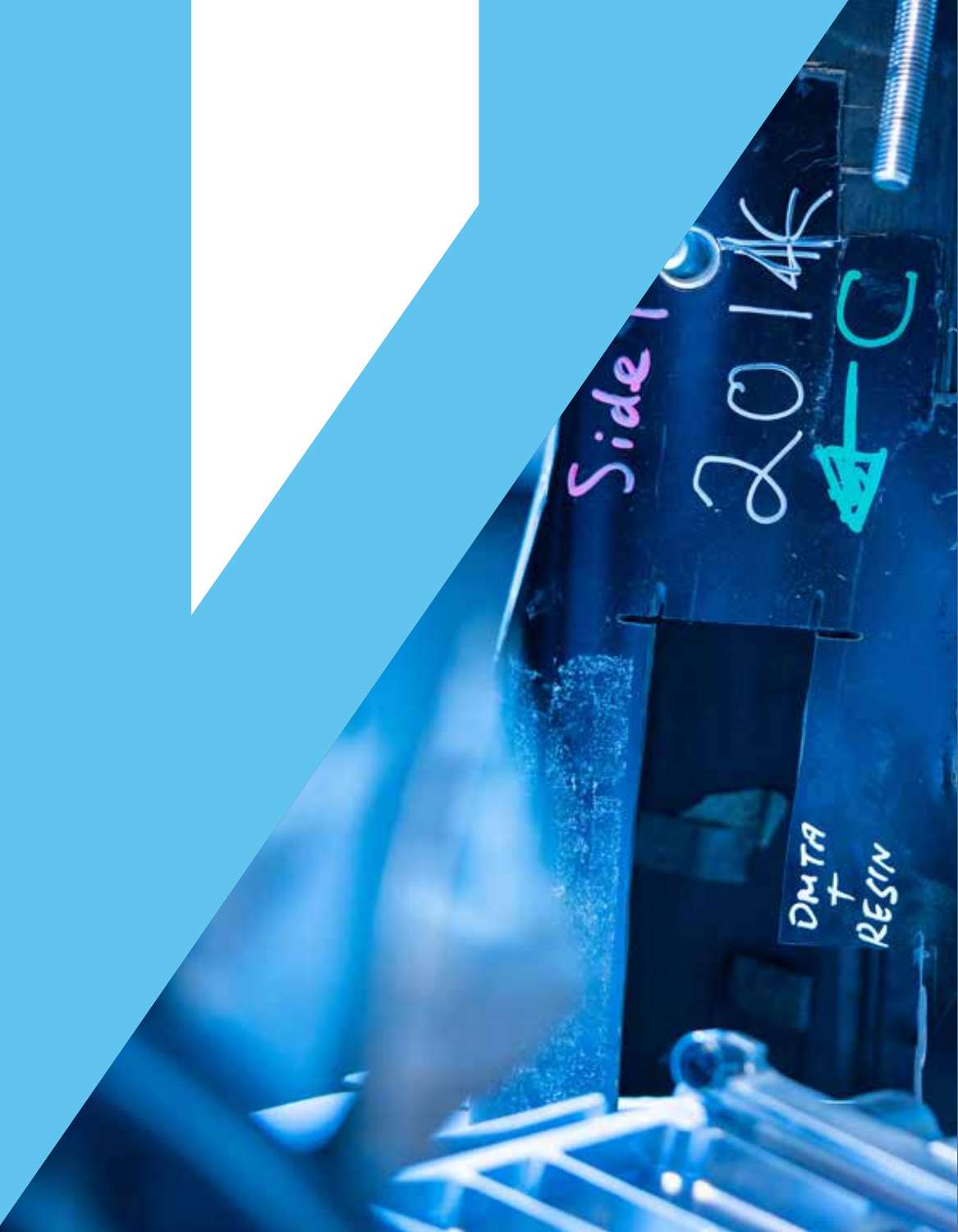

#### NON-DESTRUCTIVE TESTING

The Engineering Services Division of Minton, Treharne & Davies Ltd brings together all the applicable Non-Destructive Testing (NDT) methods and techniques to form a coherent material and structure based inspection service specifically for composite materials. We are a multi discipline Non-Destructive Testing

Team working in the Marine, Aerospace, Renewables and Automotive industry sectors. We offer what we believe is the broadest range of testing technologies and techniques delivered by experienced technicians who are trained and qualified to aerospace standards.

## DIVERSE EXPERTISE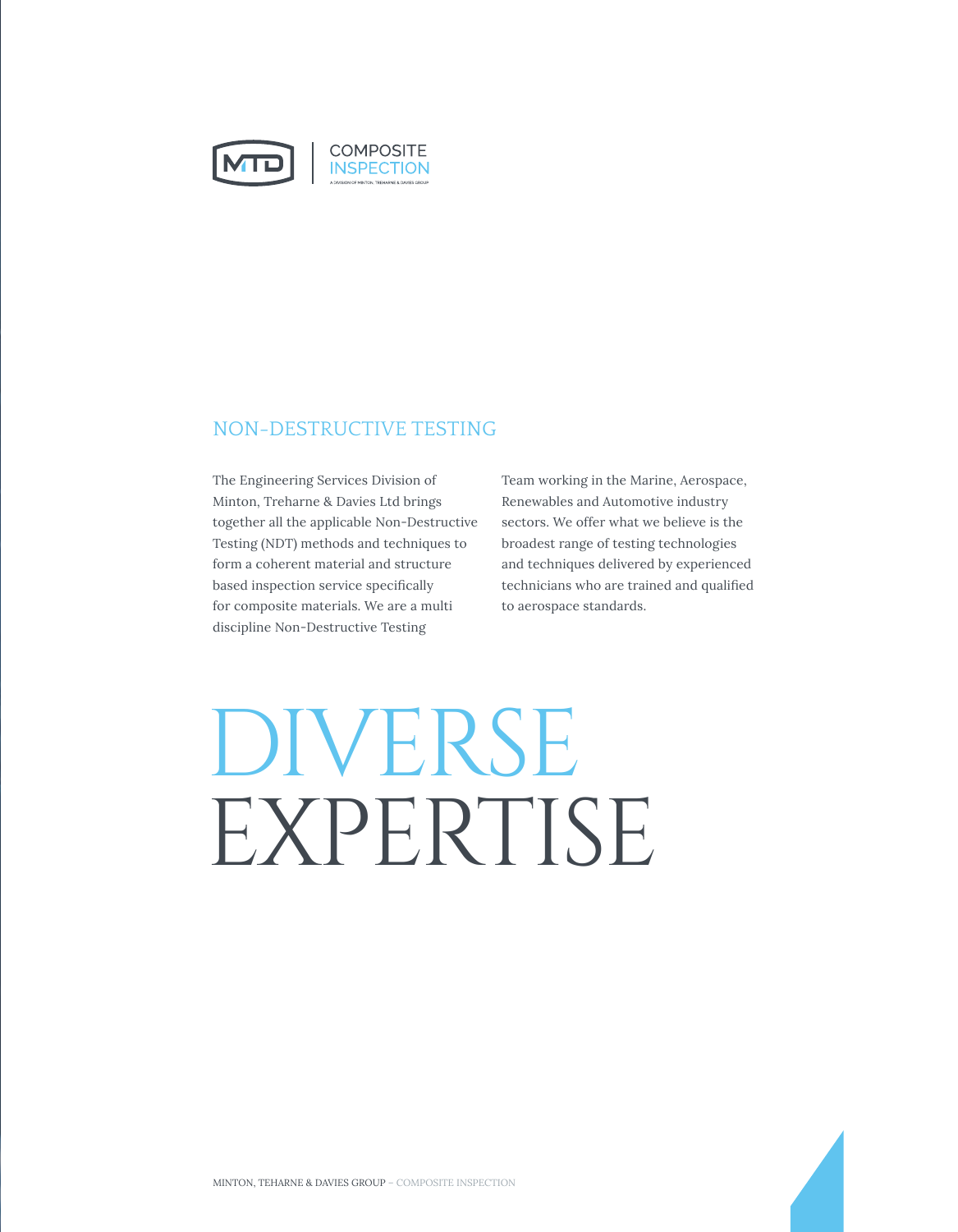

# **COMPOSITE** INSPECTION

THE COMPLEXITY OF COMPOSITE MATERIALS AND STRUCTURES, COUPLED WITH A VARIETY OF POTENTIALLY DEFECTIVE MATERIAL CONDITIONS, REQUIRES THE SELECTION OF DEDICATED NDT SOLUTIONS.

To inspect these materials effectively, we use a full complement of technologies as part of our *"toolbox approach"* which allows us to use the best method for the area under inspection. These include:

- Laser Shearography Inspection
- $\oplus$  Thermographic Inspection
- $\oplus$  Ultrasonic Testing *(Conventional and Phased Array technology)*
- Mechanical Impedance Analysis
- $\bigoplus$  Bond Testing
- Radiographic Testing
- Liquid Penetrant Inspection
- $\bigoplus$  Remote Visual Inspection
- Eddy Current Inspection

Rather than offering the strengths of one particular technology, our flexible approach ensures that we can design solutions to examine the full range of materials, components and structures for their integrity.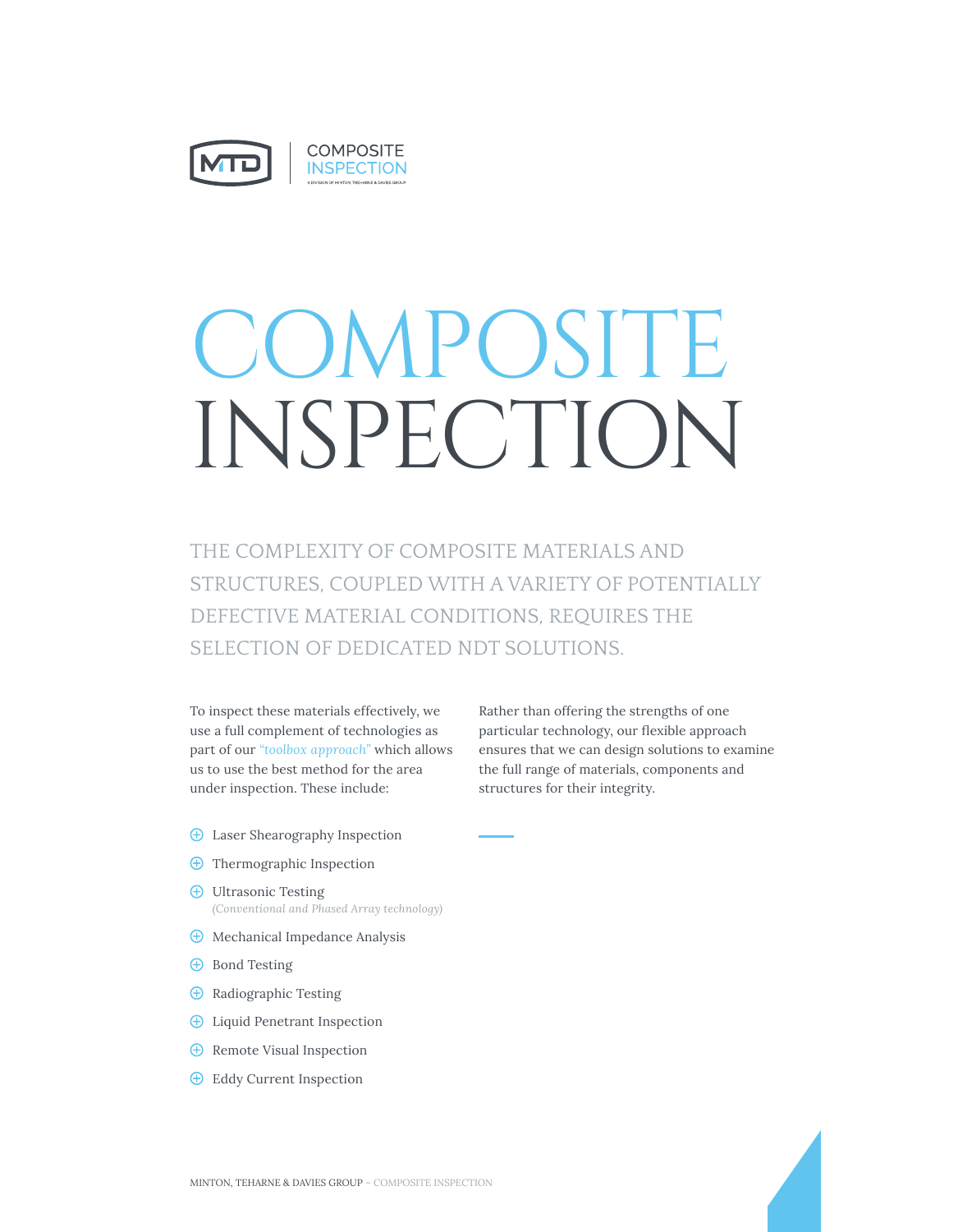

### GLOBAL REACH ACROSS MULTIPLE SECTORS

NDT inspections are essential in a wide variety of fields where high end composite materials deliver the strength to weight ratio designers need. There are applications for these materials in every sector of industry and life, they range from racing yachts, to space craft, Formula 1 racing cars, to medical devices.

#### **Hulls**

**Non-Destructive Testing of Composite Sandwich Structures –** The use of composites in marine craft construction is well established. The strong, lightweight designs that utilise composite sandwich structures rely on the skin to core bond being sound, when in reality it can have inherent defects. Laser Shearography is an advanced NDT method which provides a rapid, sensitive inspection which detects these types of defects in a wide range of composite sandwich structures. Inspection

of a hull during construction allows the builder and the owner to have confidence in the build quality.

Once in service, repairing dis-bonds or voids in the structure often becomes an expensive exercise. An accurate understanding of the condition of the hull material allows the design team to use a targeted, faster, and more cost effective repair program to get the boat back in the water sooner.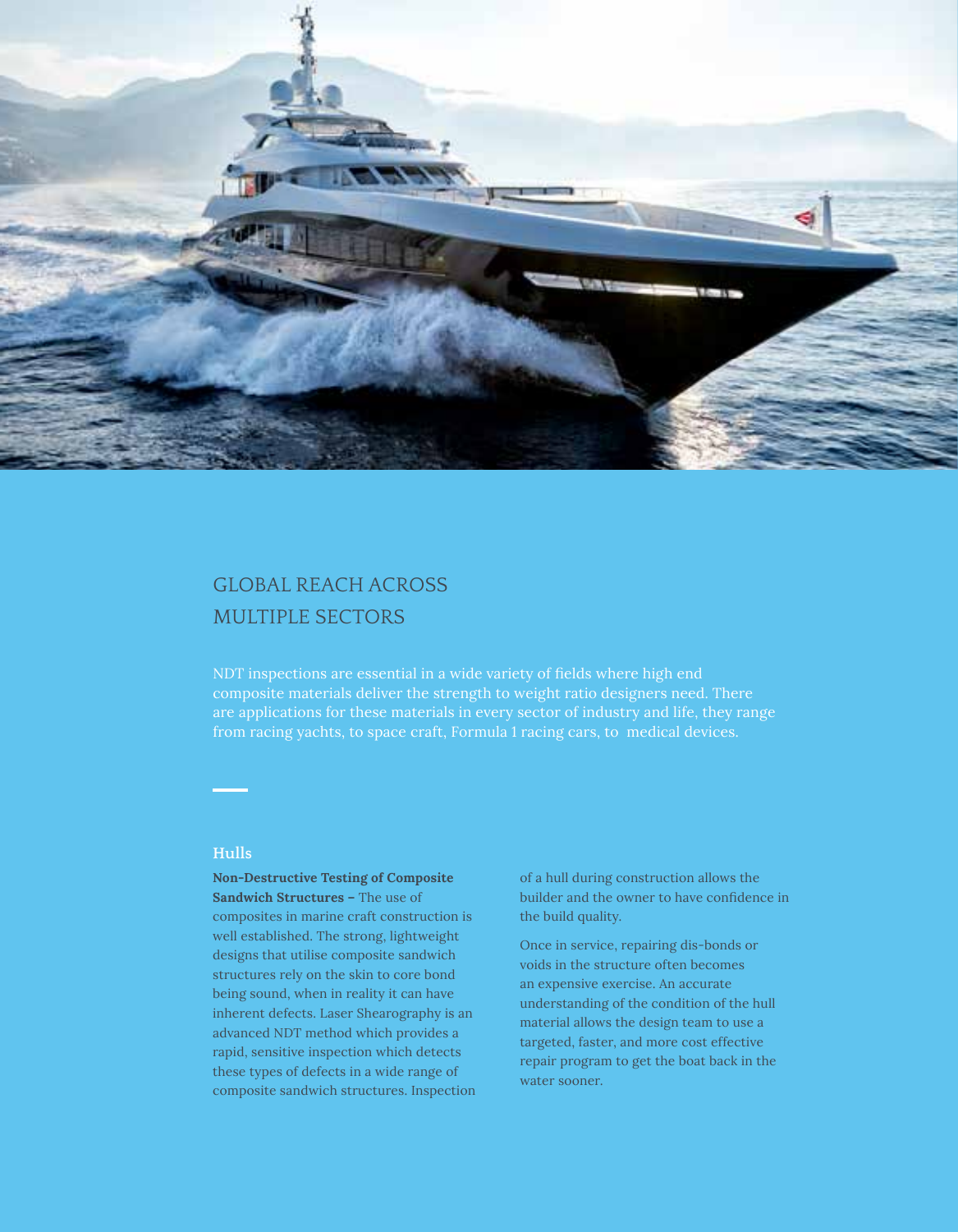

**COMPOSITE INSPECTION** 

#### **Bonded Joints**

Specific techniques have been developed to maximise the capability for inspecting bonded joints which often present unique challenges. Ultrasonic "pitch and catch", Acoustic, Resonant, Harmonic and Mechanical Impedance principles provide tools for effective Bond Assessment.

#### **Ingress of Fluids**

The presence of water in any of its forms (gas vapour, liquid or ice) promotes corrosion, cell breakage and induces composite layer delaminations and skin disbonds. Ingress of fluids into Honeycomb Structures can be readily detected by passive infrared thermography using highresolution thermal imaging cameras.

#### **Masts**

**Non-Destructive Testing of Carbon Laminate Structures –** The success of high strength, low weight carbon laminate structure is well proven in the highly regulated Aerospace industry, and its use continues to expand into the primary integral aircraft structure, where failure is unacceptable. Its success is supported by tightly controlled manufacturing protocols and robust testing regimes.

In transferring the use of these materials into the marine industry, it is essential that similar practices are adopted to ensure design criteria are met, and to give confidence in the integrity of the build and condition of a mast.

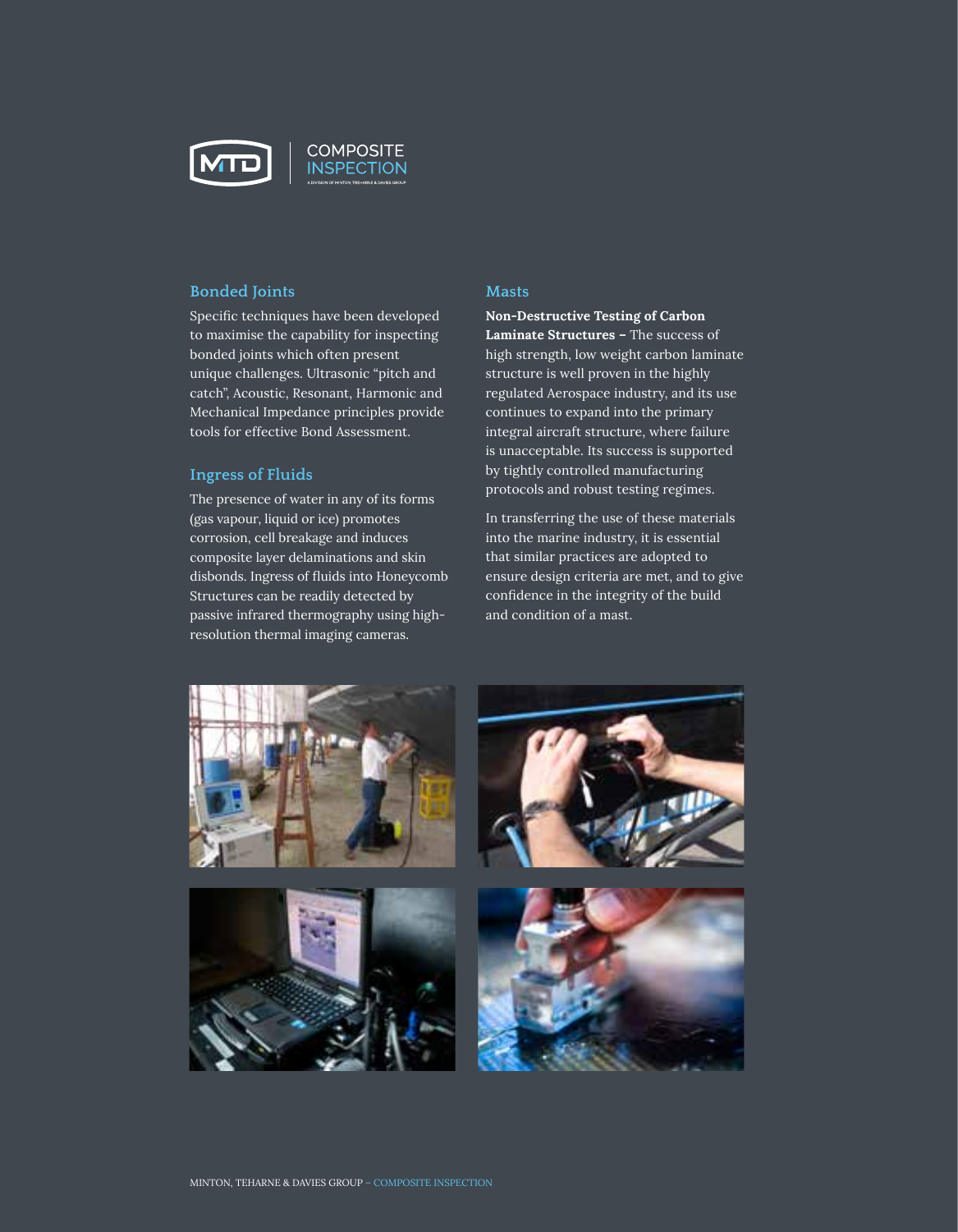Testing masts, or any carbon laminate structure, is normally undertaken using advanced high frequency ultrasonic techniques. Whilst these may be varied, the use of the medically developed "Phased Array" technology leads the way in providing rapid high resolution inspection. Like medical "Ultrasound," Phased Array technology produces a highly visual image of the internal structure of the component.

#### **Manufacturing Defects**

Voids, ply wrinkling, inclusions, folds in the material, fibre rich and resin rich areas can be identified with the use of the "tool box" approach.

#### **Metallic Fixtures and Fittings**

Long established Non-Destructive techniques such as high sensitivity Fluorescent Penetrant Inspection, Fluorescent Magnetic Particle Testing and Eddy Current Testing provide excellent testing and inspection methods for the examination of the wide variety of metalbased components used in marine vessels.

#### **Accidental Damage**

After an incident, the designers need a rapid and accurate assessment of damage to plan repairs. They need to know the extent of delaminations, far side dis-bonds and bulkhead separations. The speedy quantifying of the extent of damage, allows the costing and designing of appropriate repair schemes. Impact damage to marine sandwich composite structures often

has a far greater effect at the inner skin bond-line than is visually estimated. Fully understanding the damages caused by the incident is crucial to ensure the vessel is seaworthy after repairs.

#### **Training & Certification of NDT Inspectors**

The correct application of NDT technologies is vital to the successful detection of defects. The training, experience and qualification of NDT inspectors is controlled by international specifications to ensure high standards are maintained. ISO 9712, BS EN 473, BS EN 4179, and SNT-TC-lA mandate minimum standards for all NDT Inspectors.

All our inspectors comply with one or more of these standards. Our inspection team have over 30 years experience of aerospace and marine NDT, and unrivalled experience in Laser Shearography inspection of marine composite hulls, masts and superstructures. MTD is a long established testing company with the skills, engineers, resources, and commitment to stay at the forefront of composite inspection.

**For further information or to arrange a meeting with a member of our team, simply call us on:**

**+44 (0) 29 2054 0000**

WWW.MINTON.GROUP